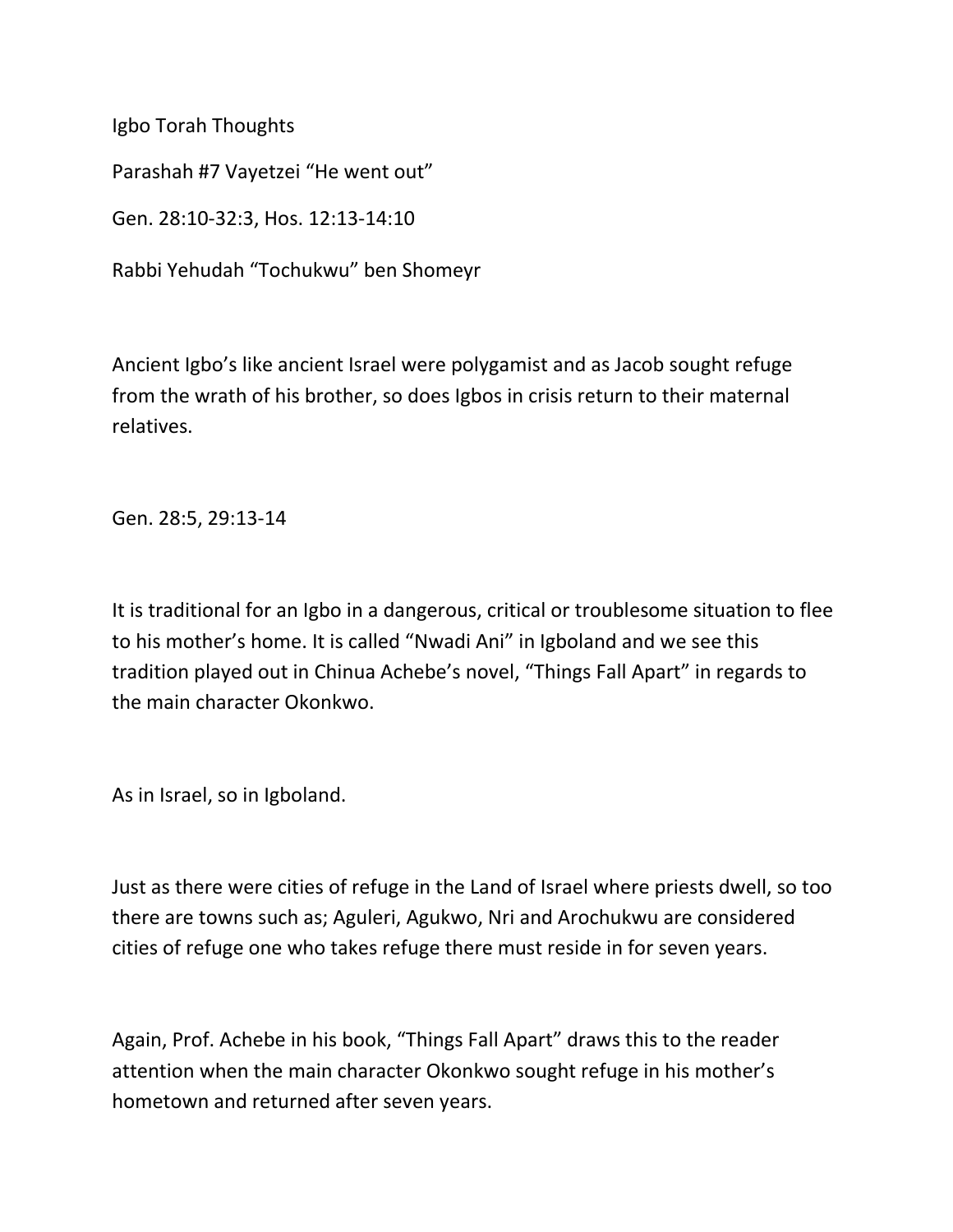There is even a saying in Igboland regarding the city of refuge of Arochukwu, "Adi ejie rao na anya oma." Which translated means, "Those who go to Arochukwu, do so under emergency."

As in Israel, so in Igboland.

Gen. 28:1

It is said that Igbo liturgy cannot end without the parent blessing the child, and in Judaism, Jews liturgically bless their children as well, every Sabbath.

As in Israel, so in Igboland.

**And Jacob loved Rachel; and said, I will serve thee seven years for Rachel thy younger daughter. And Laban said, It is better that I give her to thee, than that I should give her to another man: abide with me.And Jacob served seven years for Rachel; and they seemed unto him but a few days, for the love he had to her. – Gen. 29:18-20**

Marriage in Igboland as in Israel has many different facets and stages that are very detailed. I will stick with the basic principles shared by Israeli and Igbo alike.

G.T. Basden, who spent 20 years among the Igbo said of the Igbo and marriage, "The degrees of affinity in the matter of marriage are even strictly adhered to, or rather, they are more meticulous than those set forth in the Levitical code." He also said, "Marriage is a most important event in the Ibo's life. From the time that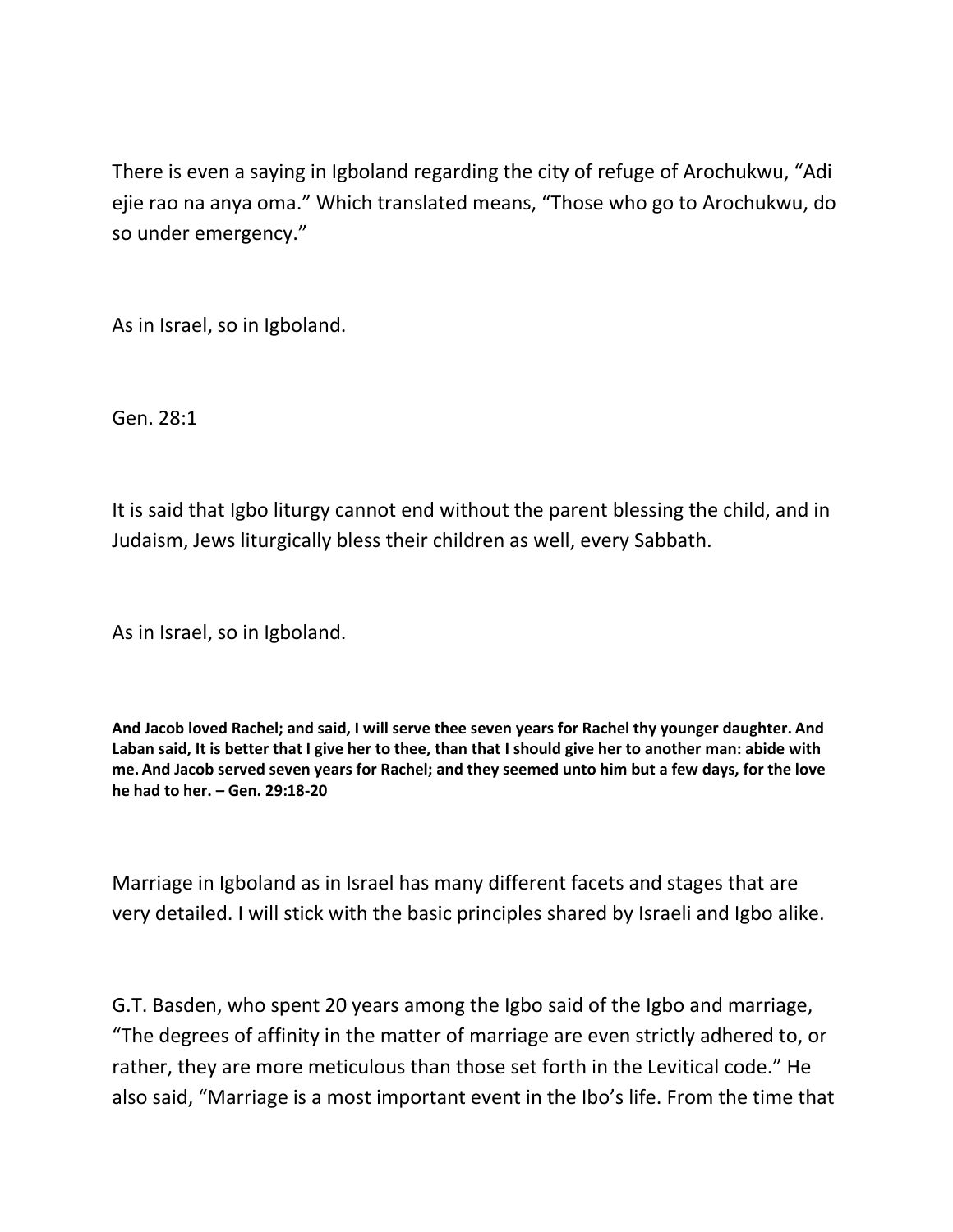boys and girls are capable of thinking for themselves, marriage is set before them as the object to be attained… Celibacy is an impossible prospect. Unmarried persons of either sex, except in special cases, are objects of derision, and to be childless is the greatest calamity that can befall a woman. Hence a very high value is set upon marriage." - "Among the Ibos of Nigeria" pg.68

Igbos who are not married are not taken seriously in Igbo society.

The prerequisites for marriage for the Igbo and the Hebrew, is financial stability and to build one's own house.

Until recently in Igboland, Igbos did not marry outside their Tribe and faith. Again, simple commentary on how string western influence has been upon Nigeria to erode the traditional and Biblical foundations of Ndi Igbo.

As in Israel, so in Igboland.

And Laban said, It must not be so done in our country, to give the younger before the firstborn. - Gen. **29:26**

Times are changing due to the influence of the West, but traditionally in Igboland the older sister is married off before the younger, if not, it is looked down upon by the community.

As in Israel, so in Igboland.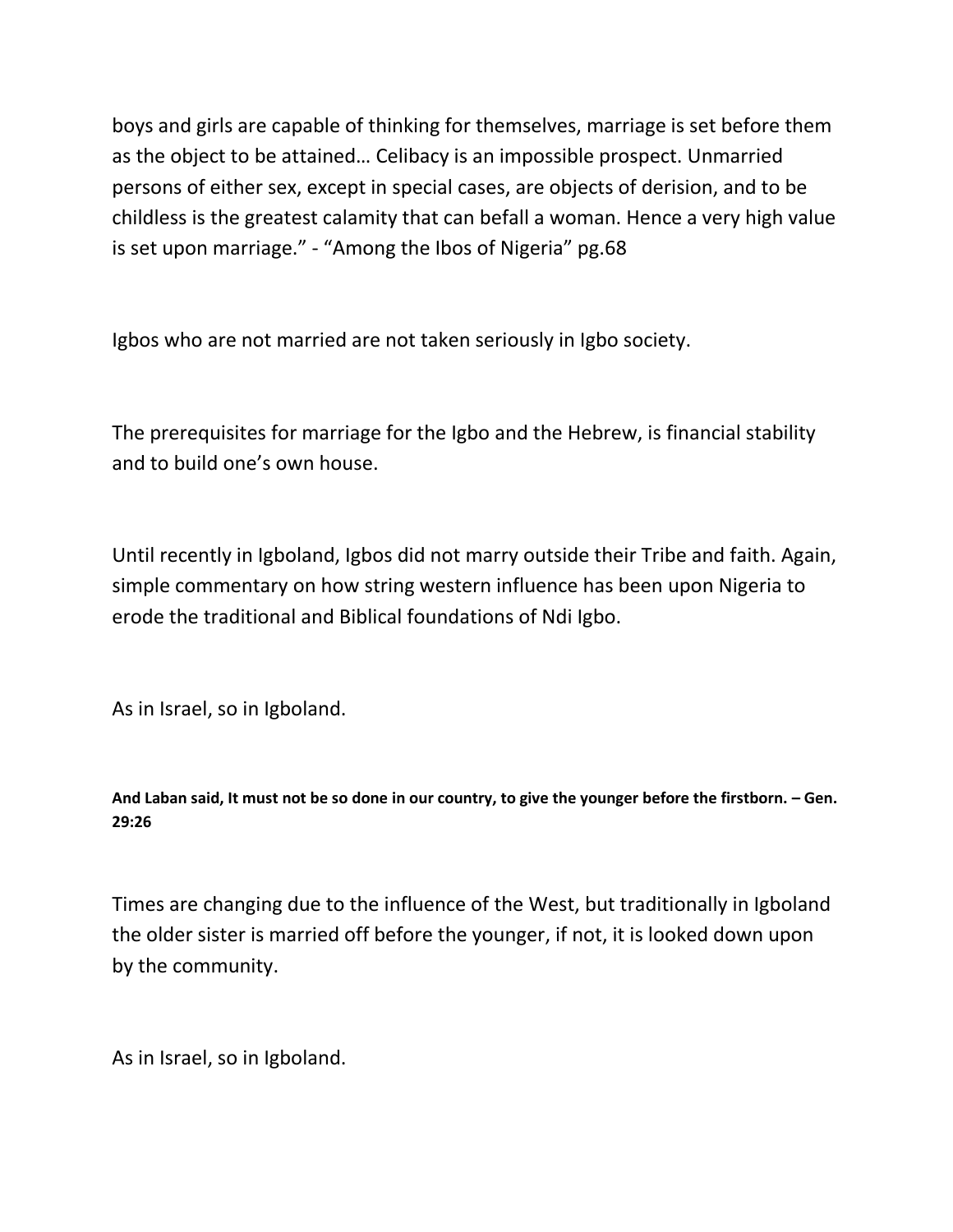Gen. 29:22-23

The traditional Igbo wedding takes place in the evening just like the tradition was for Abraham's family and kin (Laban). This also testifies to the Igbos Hebraic origins.

In Judaism the vows are exchanged under a chuppah, a prayer shawl turned into a canopy and in Igboland, Igbos exchange vows under a canopy as well.

As in Israel, so in Igboland.

**And she said to her father, Let it not displease my lord that I cannot rise up before thee; for the custom of women is upon me. And he searched but found not the images. – Gen. 31:35**

This would be a good time to mention here the laws of purification found in Lev. 15:19-24, 28-30.

In Igboland a woman lives apart from their husbands nor cooks for them or enters their husband's quarters when she is menstruating just as in our Scripture passages above.

**"In Igbo land, a woman who is menstruating holds a special stick to indicate that she is mens-truating and therefore unclean, this is a sign to people that she is unclean, and hence could defile anyone who comes close to her." – pg. 28 Our Roots: Igbo Israel Heritage – Caliben I.O. Michael**